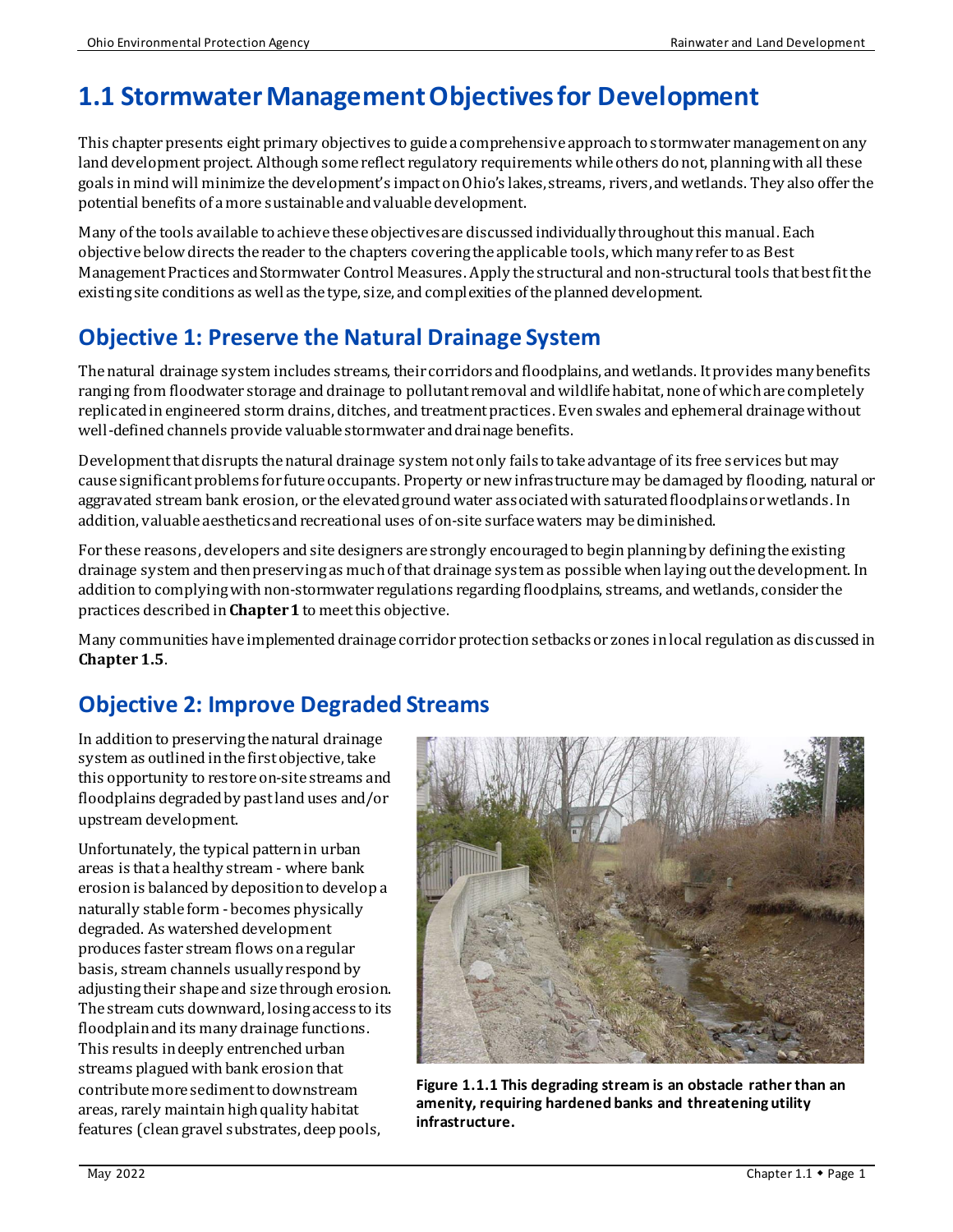and stable riffles), and provide less storage and treatment of stormwater runoff.

Rehabilitating degraded streams is best accomplished and often more cost-effectivewhen completed during initial construction of the development. There will be fewer impediments (site access, working around developed properties) coupled with a lower cost formaterials and heavy equipment already on site at this time.

Restoration canreturn a stream corridor to a valued landscape feature that increases property values (Towe, 2021) and prevents continuing erosion from later endangering the newinfrastructure. It may be possible to partner with thirdparty entities looking for a mitigation site, demonstration project, or watershed-scale restoration programs.

Although a key component of stormwater management, stream restoration techniques can require specialized knowledge of stream geomorphology in addition to hydrology and hydraulics. Designers are directed to the following external stream and wetland restoration references for technical guidance.

- Stream Corridor Restoration: Principles, Processes, and Practices, By the Federal Interagency Stream Restoration Working Group. USDA-NRCS National Engineering Handbook, Part 653. October 1998
- Stream Restoration Design. USDA-NRCS National Engineering Handbook, Part 654. August 2007.
- Wetland Restoration, Enhancement, or Creation. USDA-NRCS Engineering Field Handbook, Chapter 15. National Engineering Handbook Part 650. April 2008

### **Objective 3: Minimize and Disconnect Impervious Surfaces**

Minimizing impervious landcover is a critical step inreducing stormwater runoff impacts. Numerous studies show that stormwater pollutant load, runoff volume, and peak discharge rates directly corollate to the percent of impervious area within a watershed or project area. This generally translates to stream quality decreasing with increasing watershed impervious cover (Schueler, 2009).

Paved areas (streets and parking) offer the first chance to reduce imperviousness. Layout residential streets that maximize the number of lots per length of street with the minimum pavement area to support the expected volume of traffic. Reduce excess imperviousness by not exceeding minimum parking ratios andrequesting variances to replace excess parking with open space or landscaping. Parking standards traditionally promote excess parking even during peak use. Review the development strategies described in **Chapter 1.2** for other ways to minimize impervious surface and its impact. Consider alternative materials such as permeable pavement or green roofs to change the nature of impervious surfaces, especially those with infrequent use.

With total impervious area minimized, reduce the hydrologic impact of planned impervious surfaces by disconnecting them from the drainage system. By directing runoff to sheet flow through lawns, berms, swales, and open space prior to entering conveyance pipes or ditches provides initial filtering of pollutants, abstracts runoff volume from small storms, and reduces peak discharge rates. In a thoughtfully planned development, disconnection practices described in **Chapter 2** can reduce cost of hard drainage infrastructure and the need for large stormwater management practices.

Local communities are encouraged to reduce mandated parking space ratios to minimize the impact on stormwater, implement programs to encourage greenspace, and promote disconnecting impervious surfaces.

#### **Objective 4: Manage Post-Construction Stormwater Runoff**

As noted, the addition of impervious surfaces, along with compacted urban soils, increases runoff volume, energy, and peak discharge frequency. Along with these hydrologic impacts, the change in land use introduces pollutants to stormwater that are transported in runoff to surface waters. **Chapter 2** details permanent stormwater management practices that protect the quality as well as the stability and biological integrity of the receiving surface waters through sedimentation, filtration, detention, and/or infiltration.

Permanent stormwater management practices should be viewed as a valuable utilityfor the development and community. They can encompassmany local needs including drainage, flood control, and protection of local drinking and recreational waters.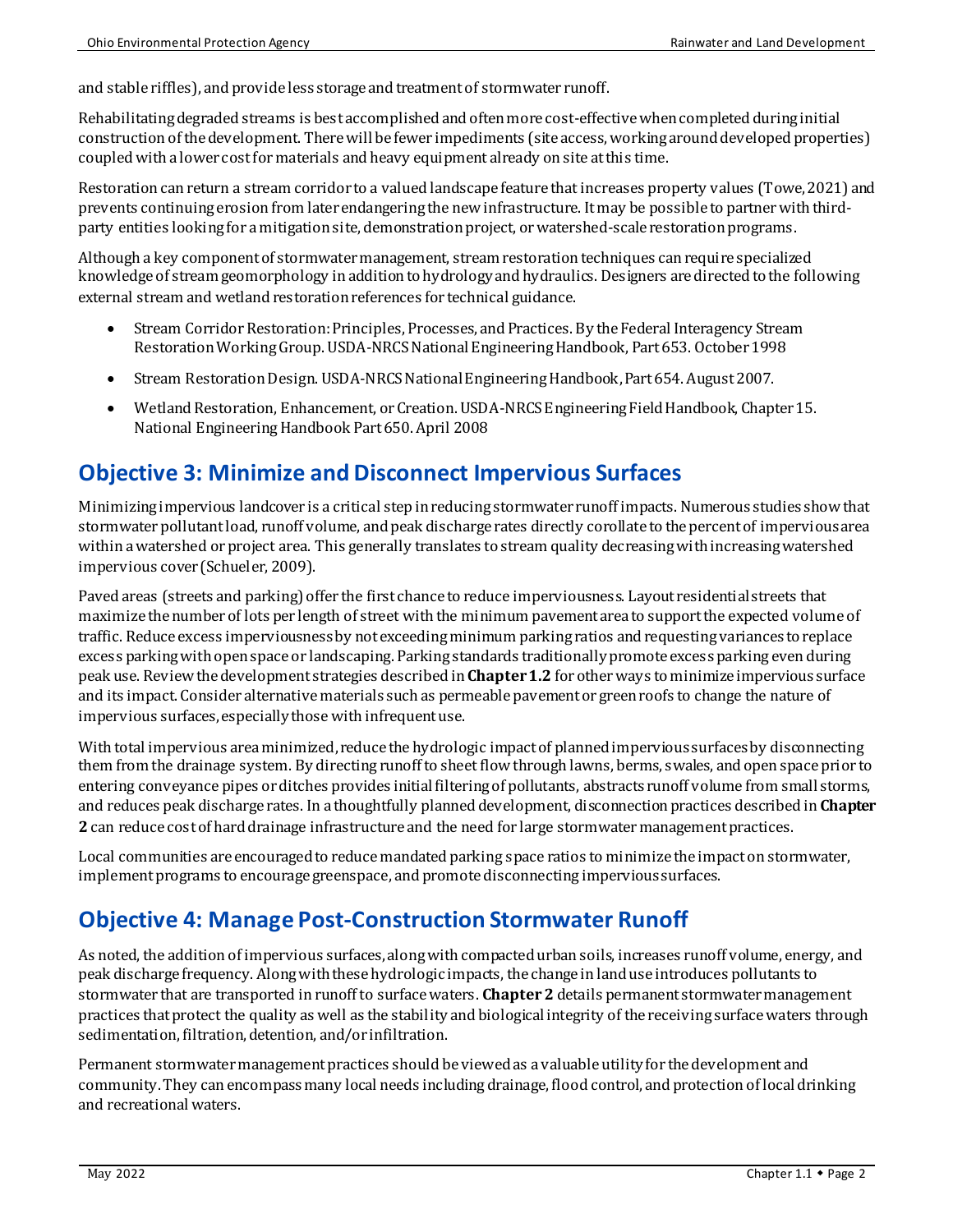Designers are encouraged to integrate these post-construction stormwater management practices not only into the drainage system, but into the development such that they become amenities, furthering their value. In some cases, practices may bedispersed throughout the development as described in **Chapter 1.2** to manage stormwater "at the source" whereas centralized or "end of pipe" controls may be better suited for other sites.

Local communities are encouraged to consider the cumulative impacts of development and employ regional or watershed-based stormwater management strategies. Consider state-endorsed watershed action plans, Ohio EPA's total daily maximum loads (TMDLs), critical stream discharge, and other waterbody-specific water quality data and tools in developing these local strategies.

*Note post-construction stormwater management practicesin this manual are directed at typical urban runoff pollutants and pollutant concentrations, in particular total suspended solids. Some industrial and municipal land uses may have a higher risk of releasingspecific (and potentially more significant) pollutants. U.S. EPA and Ohio EPA NPDES permit programs offer other resourcesregarding pollution prevention and good housekeeping for industrial and municipal operations.Removing pollutant exposure to stormwater runoff altogether will be the primary practice in many situations.*

## **Objective 5: Ensure Long-term Access to and Maintenance of the Postconstruction Stormwater Management Practices**

Regular inspection and maintenance of permanent stormwater management practices are necessary if they are to consistently perform as designed. Practices that are inaccessible and/or lack the features discussed in **Chapter 2** to conductmaintenance can become ineffective to the point of presenting a nuisance or hazard. Developers, designers, and regulated communitiesmust address long-term operation and maintenance of the stormwater management practices during the design phase. This includes implementing low-maintenance practices, providing direct access to them, and identifying the party responsible for conducting inspections and maintenance.

Local communities are encouraged to ensure a truly reliable party with adequate funding to perform maintenance is identified at the project's inception. Often an uninformed property owner, unstable homeowner's association, or nondescript party is relied on to perform maintenance that must ultimately be assumed by others, often the community and at a higher cost.

#### **Objective 6: Plan Sustainable Drainage Improvements**

Plan stable drainage improvements and conveyances that will not contribute additional sediment and pollutants to stormwater runoff through erosion. This involves both careful estimation of runoff volumes and flow rates for conveyance sizing and the application of permanent stabilization practices. Areas to address commonly include steep slopes, open drainage channels (ditches and swales), and areas receiving concentrated flow such as the outlets of storm sewers systems. **Chapter 4** provides guidance on permanent runoff control practices to installat the time of development to safely convey runoff and control erosion.

Local communities shouldensure their stormwater and drainage regulations reflect the most current precipitation data, design standards, and runoff estimation methods with realistic data inputs and selected coefficients.

# **Objective 7: Minimize the Stormwater Discharge of Sediment During Construction**

Soil disturbed by earthmoving and other construction activity can temporarily produce high sediment loads in stormwater runoff. Minimizing the discharge of sediment during construction requires an adaptive, multi-level strategy. It begins with the temporary runoff control practices in **Chapter 5** and the soil stabilization practices in**Chapter 7** to minimize the exposure of soil to erosion. Then apply the sediment control practices in**Chapter 6** to remove sediment carried in stormwater runoff before itleaves the site. Simply limiting the area disturbed is a vital practice for all projects to minimize the erosion and sediment control practices needed and improve their effectiveness.